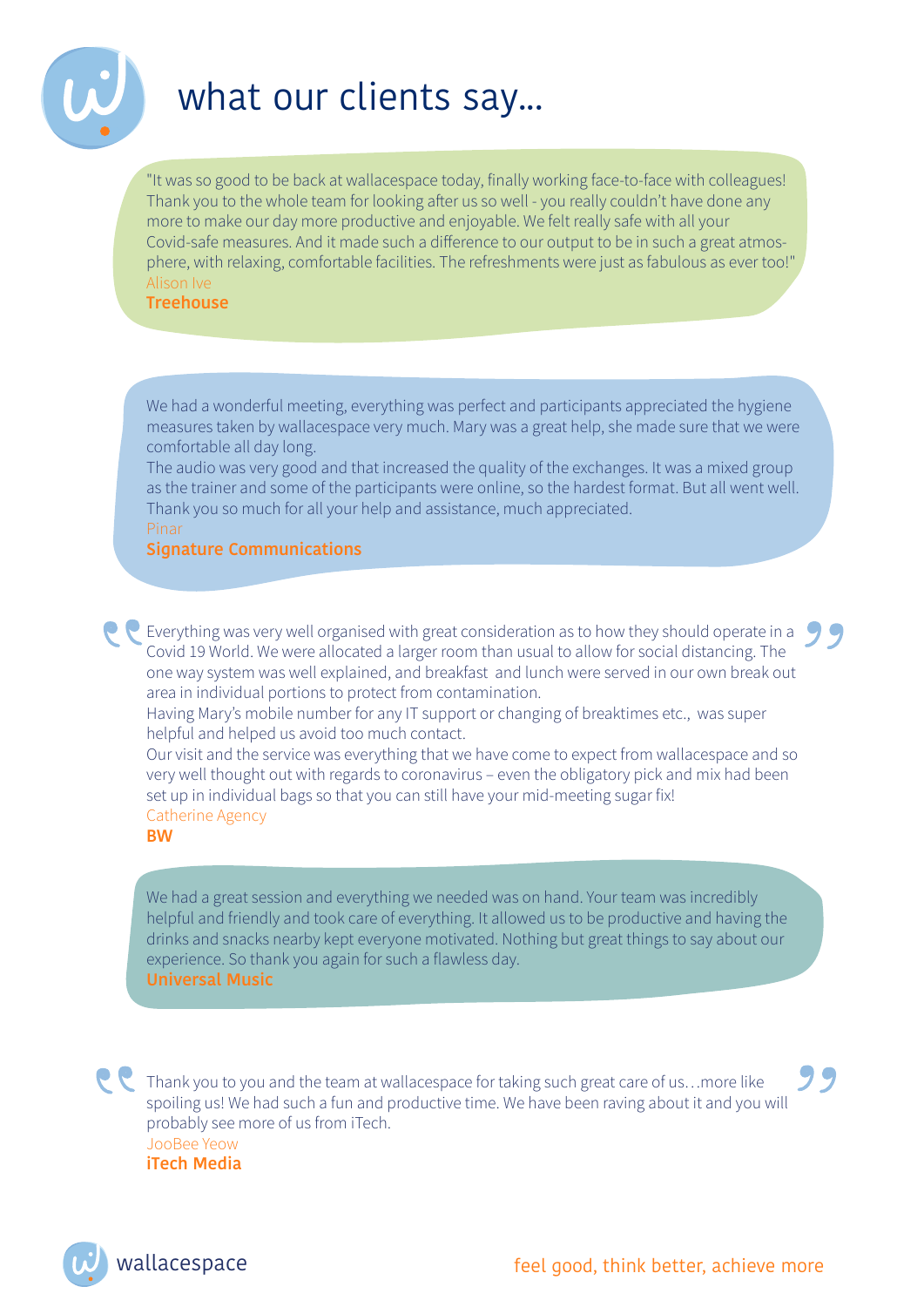

Every single person, from front of house, through kitchen, washing up, replenishing coffee, doing IT/AV and serving cupcakes, was interested in who we were and what we were there for. No-one ever said to me it wasn't their job, even though I frequently asked questions to the wrong people.

The food - was wonderful, it made me so proud to offer great British cooking and hospitality to people from almost 20 countries. The healthy food was delicious and the tasty meals were good for us – an ideal combination. The attention to detail – cupcakes and even champagne were such a treat. Suffice to say, I'm not sure that I can go back to the basement of an airport hotel with fixed tea breaks and sandwiches for lunch!

Sarah Wylie

**Vodafone**

We had an excellent 3 day experience based at Wallacespace. Our challenge was to bring together a team of 15 people who were meeting each other face-to-face for the first time. There was work stuff to do and some very important team building stuff too. The relaxed vibe at Wallacespace created just the right kind of atmosphere for us to be both productive and comfortable as we went about our agenda. The on-demand nature of the quality facilities and food made it a great space to want to spend more time in. It's so un-office like. The team were excellent in terms of their availability and willingness to address even the smallest requests. I'll make wallacespace the destination of choice should I need to do similar sessions with clients in the future.

### Cyrus Johnston **Founder, Hands On Brands Limited**

The team at wallacespace made it their mission to provide the best service possible for our event. From the first time I enquired about using their space at Clerkenwell I knew we would be well looked after. I was invited to lunch and to look around and was immediately impressed by the quality of the food and the friendly atmosphere in the space. On the night I was thoroughly impressed as I walked in as I had expected to be running around trying to set up the space with tables and glasses, but instead everything was already done, the space looked smart yet elegant and the event went perfectly smoothly from start to finish. I had numerous compliments on the canapés and the venue choice.

**Wanderlust**

The arrangements were easy. The rooms are exactly as described. The staff were very helpful. The food and drink were excellent. One of the delegates said to me "if you have all of your training here, I will definitely come!" It drives me mad when venues try to charge you for every little thing. I felt like your team wanted to make sure we had a great experience which gave a very different feel. I couldn't praise you more highly. Will definitely be back. Rachel Donath

**Mills and Reeve LLP**